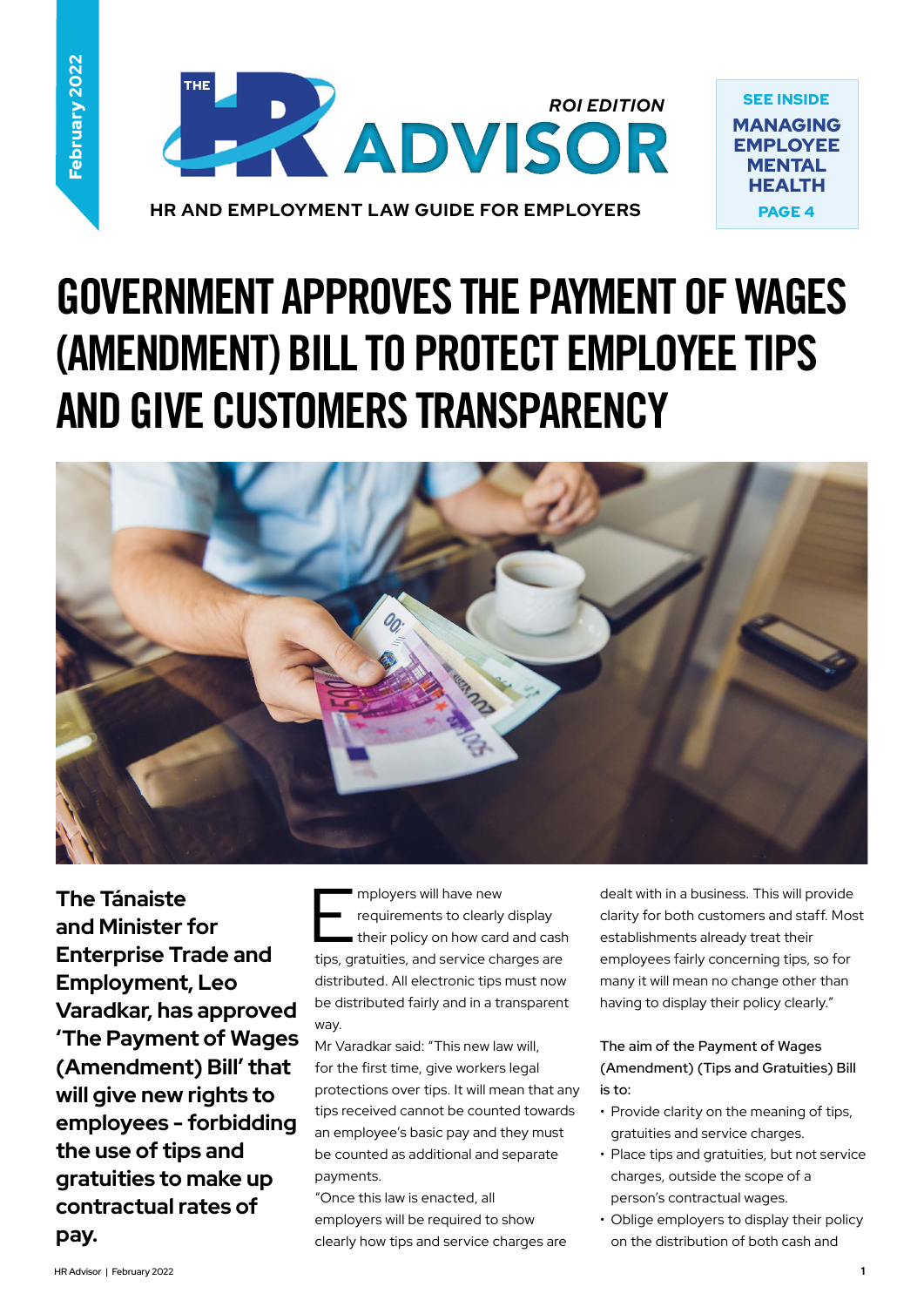card tips prominently.

• Oblige employers to distribute fairly, equitably and transparently, tips that are received in electronic form, that is, through debit or credit cards, or smartphones.

#### **Key points to note for employers:**

- The law will give employees a legal entitlement to receive tips and gratuities paid in electronic form (i.e. debit/credit card) and states that these tips and gratuities should be paid out to workers in a fair, transparent and equitable manner.
- There will be new requirements for employers to clearly display their policy on distributing card and cash

tips, gratuities, and service charges. All electronic tips must be distributed fairly and in a transparent manner.

- A fair distribution will be contextspecific, taking into account matters such as staff hours; the value of sales income or revenue generated; a worker's role in service delivery; whether the employee is on a full-time or part-time contract of employment, etc.
- Payment of tips and gratuities by electronic means, in contrast to cash tips paid directly to the worker, means that the employer controls how these tips and gratuities are distributed. The WRC will be responsible for

inspecting electronic tips and distributing them fairly. Employers must clearly display their policy on cash tips publicly.

HR Team Director, Breda Cullen, said: "This new law builds on the extension of legal rights that the Government is introducing to protect employees. These include the Right to Request Remote Work, the Sick Leave Bill, and the Transparent and Predictable Working Conditions Directive. "Employers are strongly advised to remain up to date with the dynamic changes in legislation and update employment contracts where required to maintain compliance with employment law."

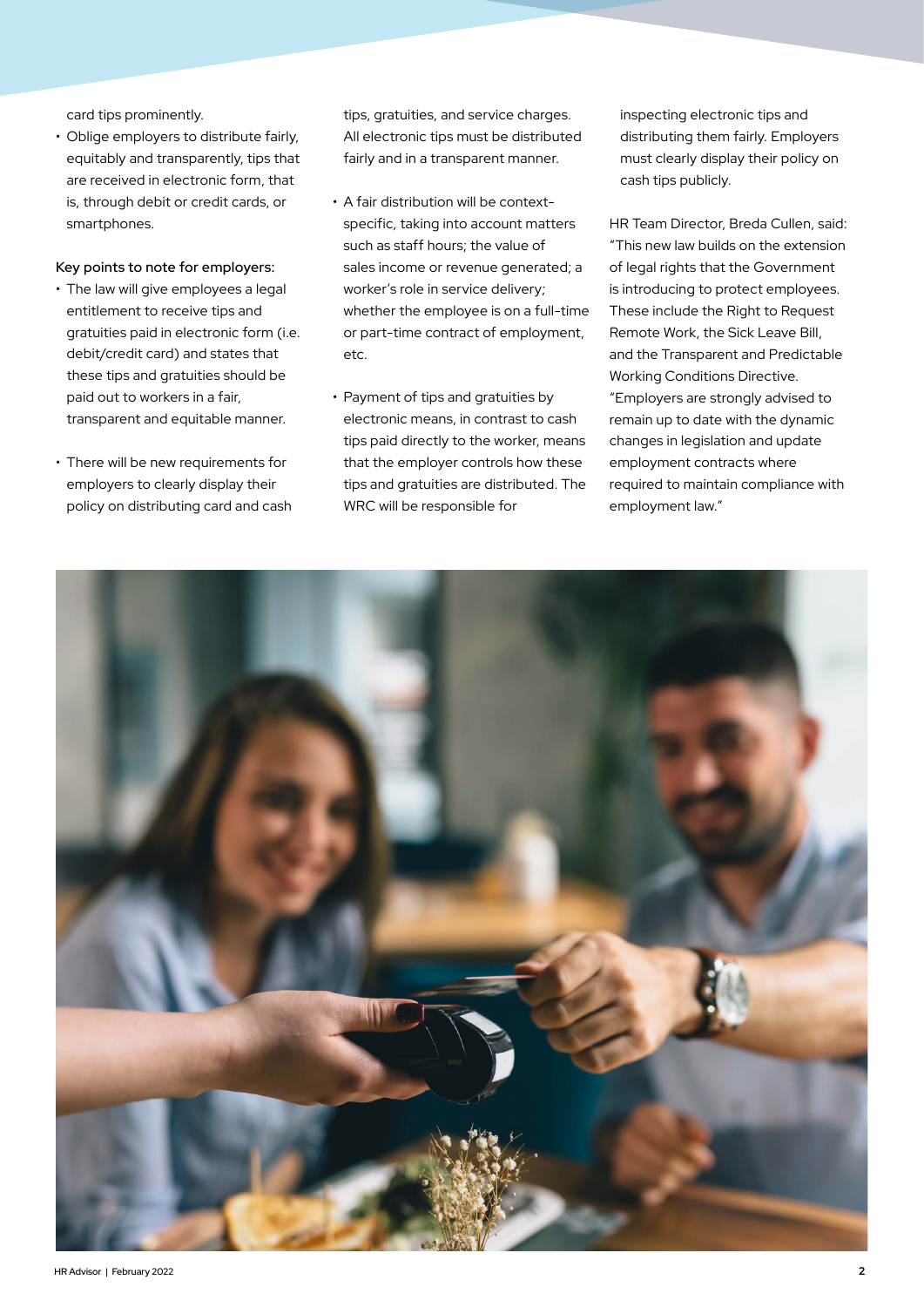# **TÁNAISTE INTRODUCES LEGAL FRAMEWORK FOR REMOTE WORKING REQUESTS**

I he Tánaiste and Minister<br>
for Enterprise Trade and<br>
Employment, Leo Varadkar,<br>
has published details of a ne<br>
law giving workers the right to request for Enterprise Trade and Employment, Leo Varadkar, has published details of a new remote working from their employers. Announcing the legislation, Mr Varadkar said: "So long as the business gets done and services are provided, employers should facilitate it."

HR Team Director, Martina McAuley, said: "The Right to Request Remote Working Bill 2021 will provide a legal framework for Irish employees to submit a request for remote working and have their request approved or refused by employers.

"An employee will be eligible to submit a request once they have worked for their employer for six months. Employers will now be required to provide reasonable grounds for refusing to facilitate an employee's request."

## **KEY POINTS TO NOTE FOR EMPLOYERS:**

- Going forward, all companies must ave a written statement which sets out the company's remote working policy, specifying how remote working requests are managed and the conditions which will apply to remote working generally within the organisation.
- If an employee's request is denied and an appeal has been heard, the employee will have to wait 12 months to submit another request - provided they are in the same role.
- If an employee moves to a new role within the company, they are entitled to submit a new request.
- A time limit will also be in place for

an employer to return a decision on a request, which can be set by the employer but can be no longer than 12 weeks.

- An employee will only be eligible to submit a request once they have worked for their employer for at least six months. However, an employer can offer remote working from day one, if desired.
- Under the legislation, employers will be allowed to decline requests for remote working under certain conditions. However, employers must state reasonable business grounds when denying a request.

### **ACCEPTABLE REASONS FOR AN EMPLOYER TO DECLINE A WORK FROM HOME REQUEST:**

- 1. The nature of the work cannot be done remotely, and it is not possible to reorganise work among existing staff.
- 2. Remote working could have a negative impact on the quality of work.
- 3. Remote working could have a negative effect on the employee's performance.
- 4. Planned structural changes are in place.
- 5. There is a burden of additional costs to facilitate staff working from home.
- 6. There are concerns for the protection of business confidentiality or intellectual property.
- 7. There are concerns regarding health and safety regulations.
- 8. There are concerns on data protection grounds.
- 9. There are concerns for internet connectivity at the employee's home.



- 10. There is an unreasonable distance between the proposed remote location and the on-site location.
- 11. If the proposed remote working arrangement conflicts with provisions of an applicable agreement.
- 12.There are ongoing or recently concluded disciplinary processes.

### **HOW CAN EMPLOYERS PREPARE FOR REMOTE WORKING REQUESTS?**

Although the pandemic has provided many employers with an opportunity to introduce remote working, there are productivity and other associated costs that employers may incur. Remote working also raises health and safety challenges which could attract further employer costs.

Ms McAuley said employers are best advised to review contracts of employment to avoid risk. "Given the changes in employment law, employers should begin to prepare and consider updating employee contracts to remain legally compliant before the legislation is enacted.

"Employers are best advised take into account and accept the working arrangements that have evolved over the past two years, and ensure that they do not rely on current and outdated contracts of employment," Ms McAuley added.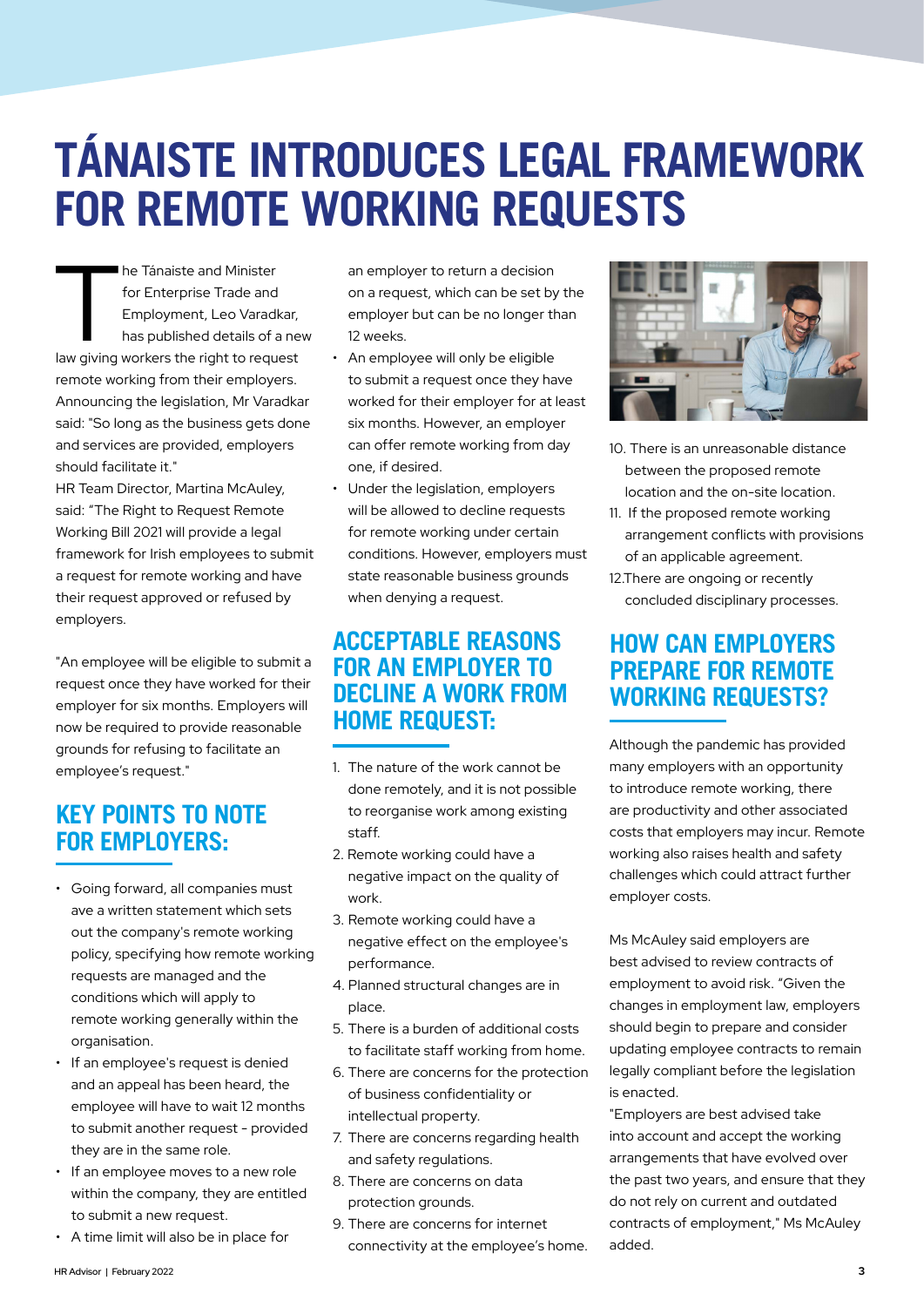# **HR AND EMPLOYMENT LAW WEBINAR MANAGING EMPLOYEE MENTAL HEALTH AND WELLBEING FOR BUSINESS SUCCESS**



The pandemic has shone a spotlight on the topic<br>of mental health for employers and employees<br>alike. Many of us have experienced first-hand ho of mental health for employers and employees alike. Many of us have experienced first-hand how living with high levels of uncertainty, constant change and traumatic events can lead to feelings of anxiety, stress, depression and other mental health problems. As well as dealing with issues in their personal lives, employees have also had to cope with massive changes in the workplace, including being furloughed, working from home for long periods, or having to work longer shifts to cover for absent team members. All of these experiences are likely to have taken their toll on the mental health and wellbeing of our workforce.

Even before the Covid-19, employers had a growing awareness of the organisational costs of poor employee mental health. Pre-pandemic research from the Healthy Ireland framework identified that employee mental health problems were costing Irish businesses €11 billion each year, much of which was being attributed to a loss of productivity.

While the full repercussions of the pandemic on the workforce's mental health are, unfortunately, yet to be realised, it is clear that employers should make tackling mental health at work a strategic priority.

Many business owners and managers still don't understand the causes of mental health problems or feel confident enough to have conversations with employees about their mental health. They are also often not clear on the types of organisational interventions that can positively impact their employees' wellbeing.

This webinar will provide an overview of mental health problems and how the workplace can reduce or exacerbate their impact. It will also offer some practical ways in which employers can support the mental health and wellbeing of their workforce.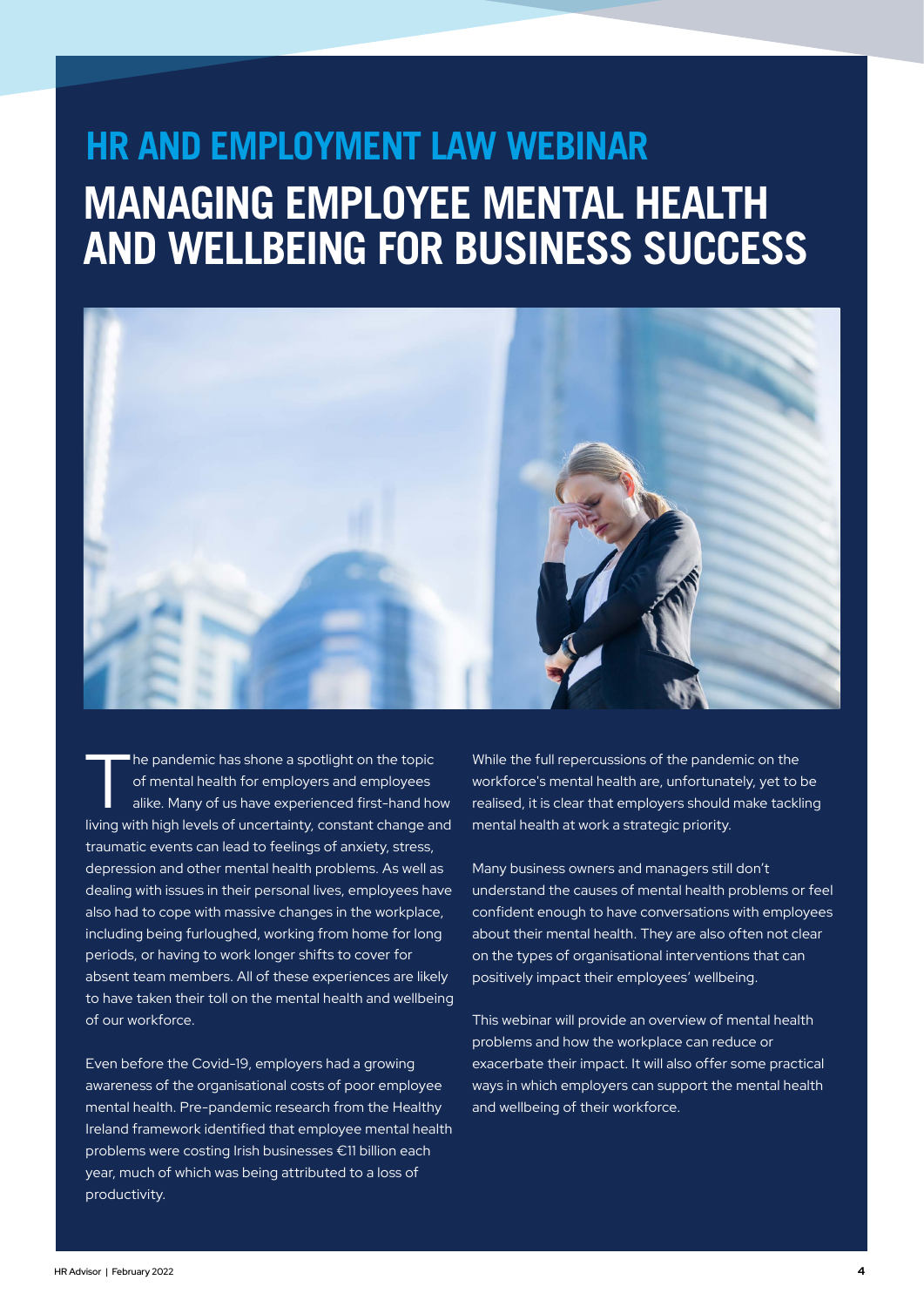#### **WEBINAR OVERVIEW**

- What is good mental health?
- The facts about mental health at work and in society pre and post-Covid.
- Mental health and stigma.
- Overview of mental health conditions, with a focus on stress, anxiety and depression.
- Recognising the signs that someone may be struggling with a mental health problem.
- How to have conversations with your staff about mental health.
- Strategies for managing employee mental health and wellbeing.

### **WHAT WILL YOU LEARN FROM THE WEBINAR?**

This webinar will equip managers and leaders to recognise and respond supportively to staff experiencing mental health challenges in the workplace. You will also gain an insight into how to effect change at an organisational level in order to improve the overall wellbeing and engagement levels of your workforce, which will bring additional success to your business.

After attending, participants will be better equipped to:

- Link employee mental health and wellbeing to productivity and business success
- Recognise signs of mental wellbeing and mental distress in the workplace.
- Understand what people with mental health challenges are experiencing.
- Know how to provide appropriate support to staff experiencing mental distress.
- Be aware of the steps employers can take to manage and improve wellbeing in the workplace

#### **About the facilitator:**

The webinar will be facilitated by Nicole Squires, MA MCIPD, MBACP.

Nicole is HR and Employment Law Consultant at HR Team. As well as having almost 20 years' strategic HR management and consultancy experience, Nicole is also a fully qualified and practicing counsellor/psychotherapist.

#### **WHEN IS THE WEBINAR?**

**Date:** Tuesday, February 22, 2022 **Time:** 10.00am – 11.00am **Cost:** £85/€100 **Cost for retained clients:** FREE To register, please click **[here](https://hrteamservices.com/training/hr-training-webinars-2/mental-health-and-wellbeing-of-employees/)**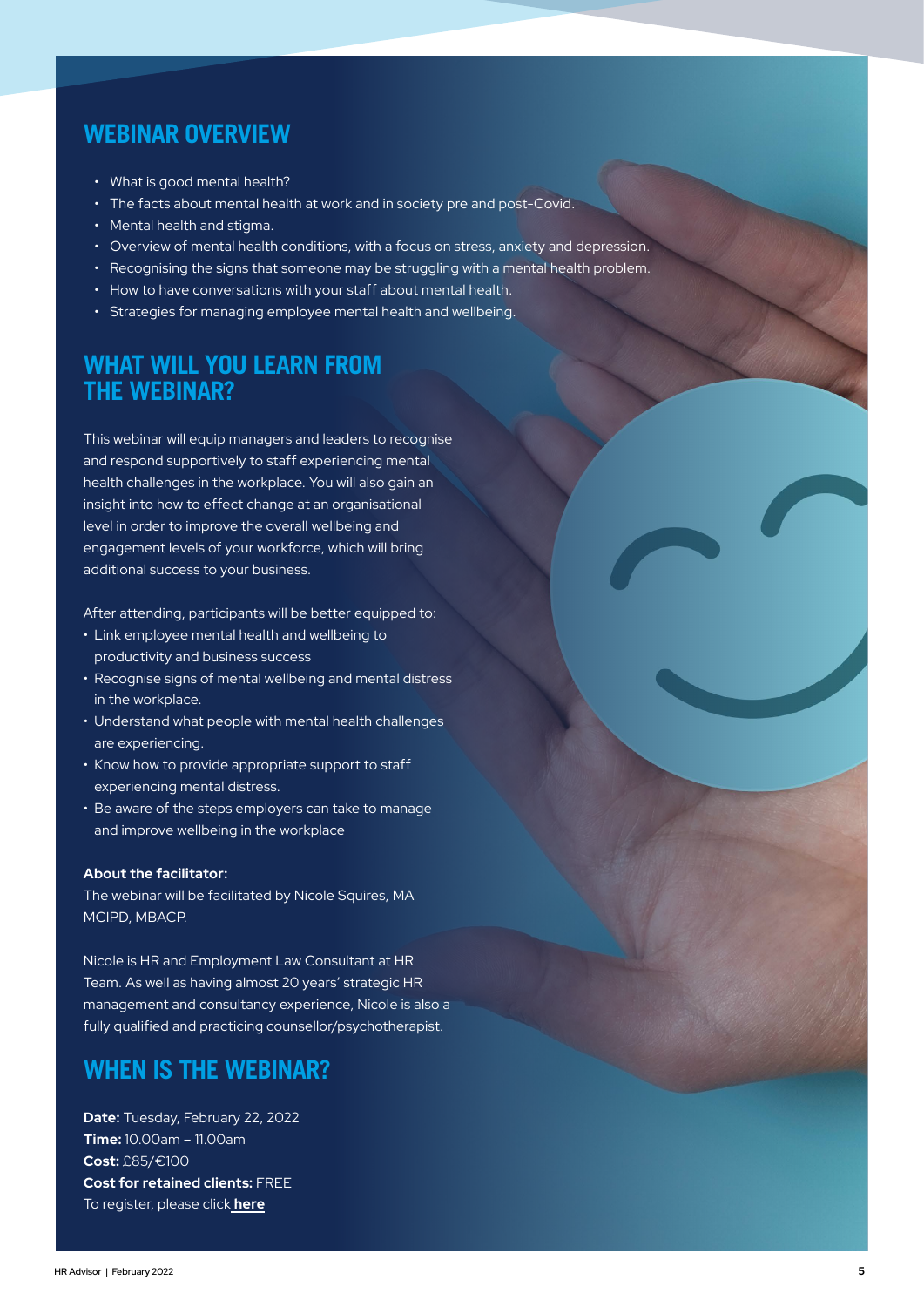

## UPCOMING HR TEAM WEBINARS IN 2022

**Tuesday, February 22 Mental Health and Wellbeing of Employees Register Now** 

**Tuesday, March 29 Effective Performance Appraisals Register Now** 

**Tuesday, April 26 Sickness Absence Management Register Now** 

**Tuesday, May 24 How to Conduct a Disciplinary Investigation Register Now** 

**Tuesday, June 28 How to Compliantly Handle a Grievance Register Now** 

**Tuesday, September 27 Effective Recruitment and Selection Register Now** 

**Tuesday, October 25 How to Manage Social Media in the Workplace Register Now** 

**Tuesday, November 29**

**Using the Probationary Period Effectively and Compliantly Register Now** 

**Tuesday, December 13 Measuring Employee Performance Register Now** 

#### **Do you have an employment law question?**

Team HR can help business start-ups, SMEs and large multinational organisations. Call to speak to us today on any aspect of employment law or strategic human resource services. **Tel from NI: 028 71 271 882, or from ROI: 01 695 0749. Alternatively, contact us via email: hello@hrteamgroup.com**